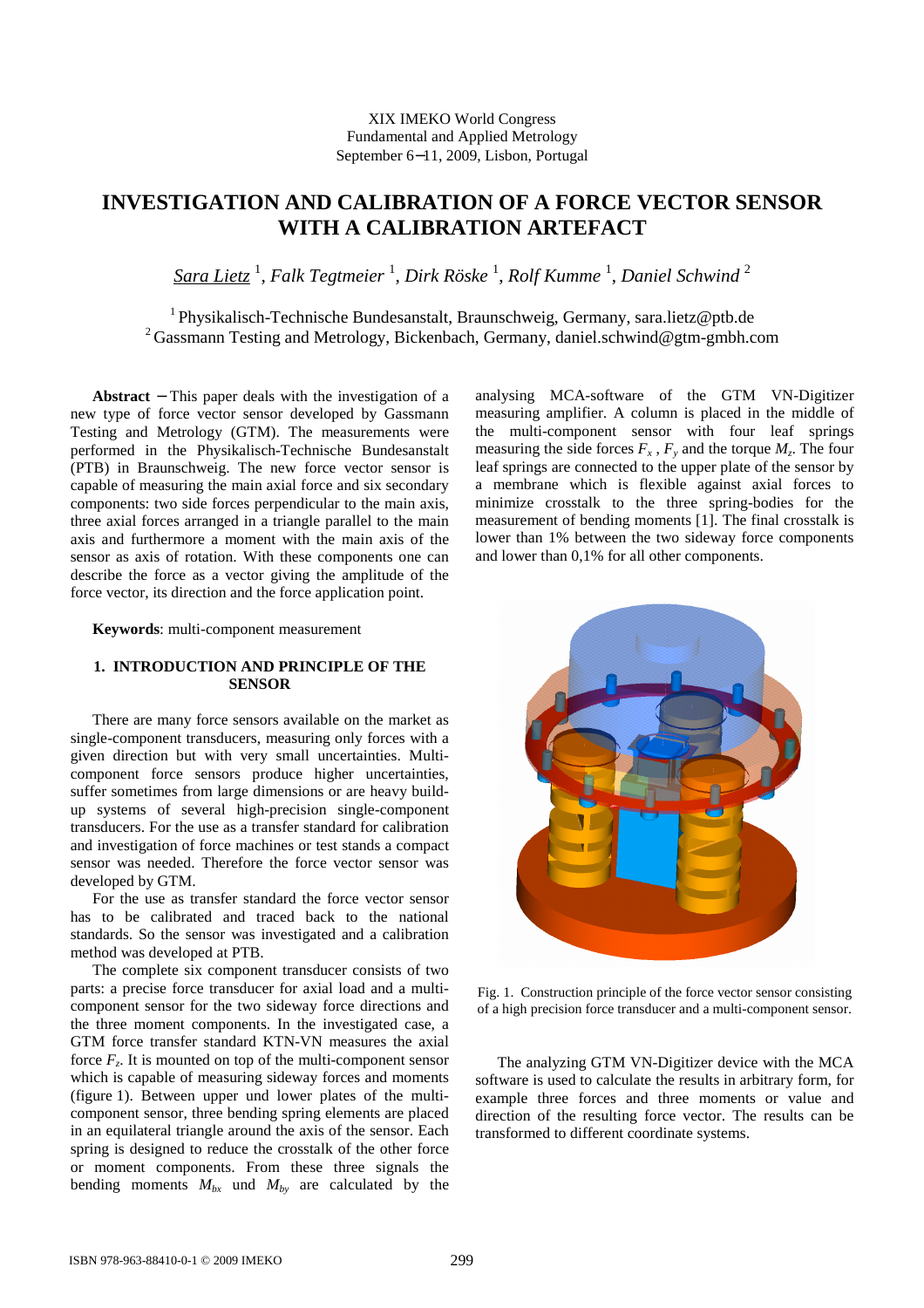### **2. INVESTIGATION OF THE FORCE VECTOR SENSOR**

Today's calibration facilities are normally able to realize force and torque very precisely – but only one component in one axis. To investigate and calibrate the new force vector sensor, it was the aim to realize as much different load components as possible. Finally, the force vector sensor was investigated with three different methods to realize different load components and the results were compared to develop a calibration method for the sensor. The tested prototype is capable of measuring axial forces of up to 100 kN, side forces of up to 10 kN and bending moments of up to 500 N·m.

Force standard machines (FSM) of deadweight type provide the forces with smallest uncertainties in the direction given by gravity. The force vector sensor was mounted with special facilities inside the FSM by a certain angle against the axis of the deadweight machine, i.e. its gravitational force.

These facilities can be simple wedges – useable in first investigations – or the sensor is mounted in the FSM on a special spherical calibration artefact for the generation of arbitrary angles by rotation in the bearings, so different force vectors can be applied. Figure 2 shows the Force Vector Sensor mounted on the spherical calibration artefact.



Figure 2. Force vector sensor mounted on the spherical calibration artefact

This spherical calibration artefact consists of two main parts, the lower mounting part and the upper force application parts. With the help of alignment fixtures, the force vector sensor is mounted on top of the calibration artefact, whose bottom area is a sphere. The centre of this sphere lies at the coordinate system's reference point inside the sensor. Sensor and calibration artefact are placed on a cone bearing. A cap mounted on top of the force vector sensor is also furnished with a sphere sized to fit its centre to the point of application. After the centring of the calibration artefact in the FSM, the reference point of the sensor will stay on the axis of the machine while the calibration artefact is turned inside its bearings. In an earlier project, the calibration of a multi-component strain and stress sensor for the supervision of structures was carried out in a similar way using a wheel-formed calibration artefact [2].

In the second calibration procedure, a load frame with different systems for lateral force and moment generation is mounted around the standard measuring machine. The design of both procedures is novel as regards the required small uncertainties. First tests show hopeful prospects and abet the results of the other two investigated calibration procedures, but still further investigations will be done especially with this type of multi-component load facility.



Figure 3. Force vector sensor in multi-component calibration machine

The prototype of the force vector sensor was also investigated on a multi-component calibration machine of hexapod structure as shown in figure 3. This machine applied axial and side forces to the force vector sensor of up to 10 kN. The force vector sensor is mounted between two parallel plates. The upper plate can be moved in lateral and angular directions using six electrical drives arranged in a hexapodal structure in order to generate arbitrarily directed force or moment vectors in combination. The lower plate is supported on a hexapodal structure of links. Each of the six links consists of a calibrated force transducer and special joints transmitting only one direction of force. From the signals of these reference transducers the load applied to the sensor under test can be computed using the calibrated geometry of the machine. The load values generated by the facility are then compared with the values measured by the force vector sensor. Since this machine uses reference transducers, its uncertainty cannot compete with that of the best deadweight machines. Additionally, this calibration device is able to generate maximum forces of only 10 kN, whereas a nominal force of 100 kN is needed for the force vector sensor. But the advantage of the multi-component machine is its ability to apply combined forces and moments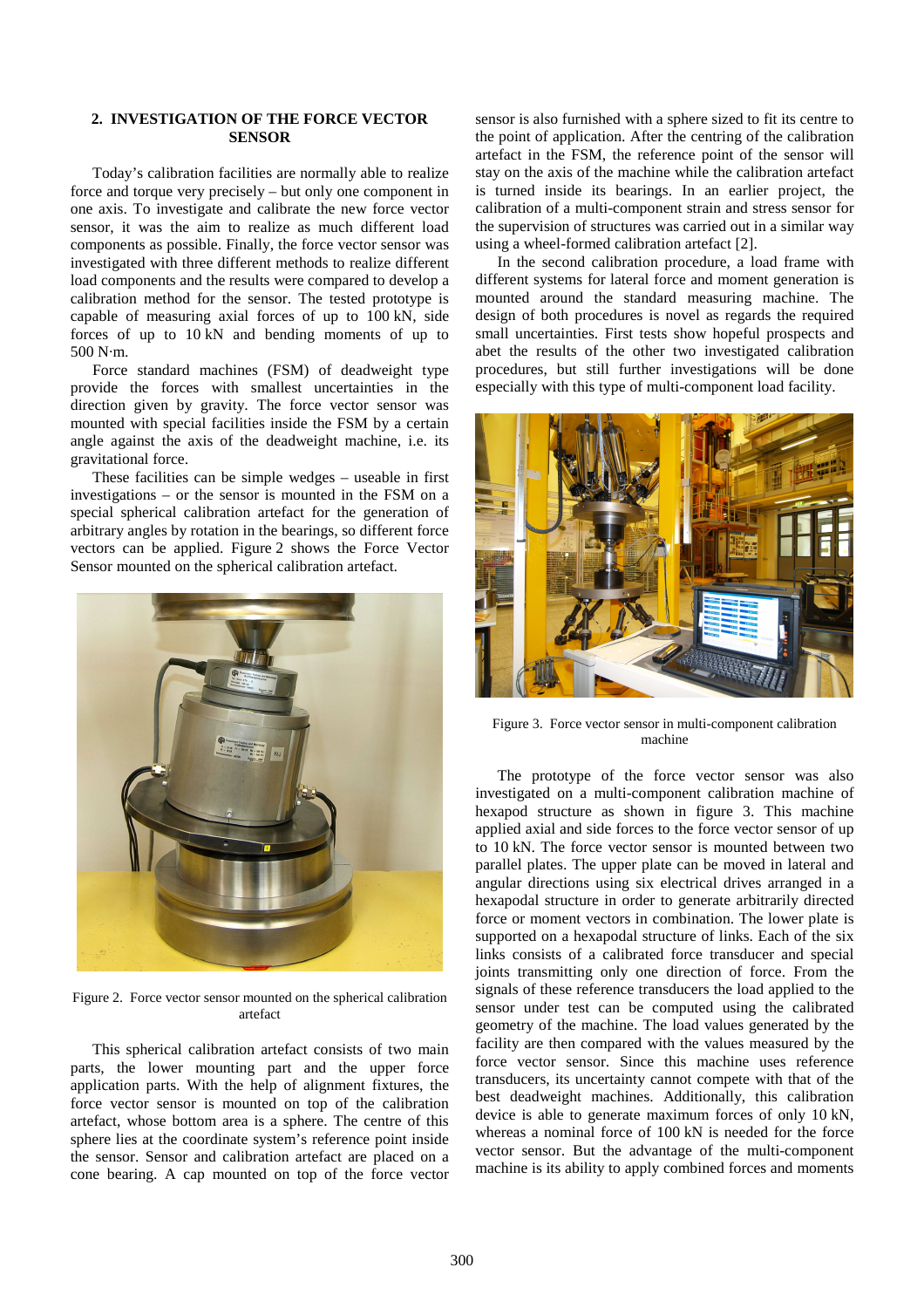without changing the transducer's mounting or the load application.

#### **3. CALIBRATION AND UNCERTAINTY OF THE FORCE VECTOR SENSOR**

For calibration of the force vector sensor the spherical calibration artefact method was chosen because of the low uncertainty achievable by using dead weight force standard machines. The sensitivity coefficients  $a_{ii}$  are calculated as in (1) with  $F_x$  and  $F_y$  being side forces,  $F_z$  axial force,  $f_x$  and  $f_x$ output signals for side forces and  $f<sub>z</sub>$  output signal for axial forces.

$$
f_i = \sum_{j=x}^{z} a_{ij} F_j, \ i = x; y; z \text{ and } (a_{ij}) = A
$$
 (1)

For solving this linear system at least nine independent sets of data from nine different loading conditions covering the whole range of nominal load are required. Therefore the sensor is rotated around each single sideway force axis *x* and *y* for applying only one component of sideway forces and around both axes at a time for applying both components  $F_x$ and  $F_y$ . So different directions of force vectors are applied giving independent sets of data. From this data the matrix *A* in (2) describing the response characteristics of the sensor (with  $F$  in kN and  $f$  in mV/V) was calculated for the prototype.

$$
A = \begin{pmatrix} 0,34 & 5,2 \cdot 10^{-3} & 1,0 \cdot 10^{-4} \\ 3,7 \cdot 10^{-3} & -0,34 & -1,2 \cdot 10^{-4} \\ -2,4 \cdot 10^{-5} & -2,1 \cdot 10^{-5} & 2,0 \cdot 10^{-2} \end{pmatrix}
$$
 (2)

From these characteristics also crosstalk can be derived. For nominal load of 10 kN for sideway forces and 100 kN for axial force crosstalk of side force to axial force is at 0,5‰, between side forces at 1% and of axial force to side force below 1‰. For the use of the force vector sensor for measurements another matrix is needed to calculate the load from output data (3). For linear transfer models the transformation matrix is the inverse matrix of *A*. Equation (4) shows the coefficients for the transformation of output signals into components of the force vector.

$$
F_i = \sum_{j=x}^{z} b_{ij} f_j, \ i = x; y; z \text{ and } A^{-1} = (b_{ij})
$$
\n(3)  
\n
$$
A^{-1} = \begin{pmatrix} 3.0 & 4.6 \cdot 10^{-2} & -1.5 \cdot 10^{-2} \\ 3.2 \cdot 10^{-2} & -3.0 & -1.8 \cdot 10^{-2} \\ 3.5 \cdot 10^{-3} & -3.0 \cdot 10^{-3} & 49.9 \end{pmatrix}
$$

For calibration also uncertainty needs to be regarded. The components of uncertainty for the calibration of the force vector sensor with the spherical calibration artefact are listed in table 1.

Table 1. Components of Uncertainty, regarding side forces  $F_x$ *and F<sup>y</sup>* and axial force *F<sup>z</sup>*

| component          | $u_i \rightarrow (F_x, F_y)$ | $u_i \rightarrow (F_{\overline{z}})$ |
|--------------------|------------------------------|--------------------------------------|
| alignment          | $7 \cdot 10^{-4}$ mV/V       | $4 \cdot 10^{-4}$ mV/V               |
| digitizer          | $5,2 \cdot 10^{-5}$ mV/V     |                                      |
| hysteresis         | $6 \cdot 10^{-3}$ mV/V       | $5 \cdot 10^{-5}$ mV/V               |
| creep              | $4 \cdot 10^{-5}$ mV/V       |                                      |
| inclination sensor | $4 \cdot 10^{-2}$ °          |                                      |
| response matrix    | $8 \cdot 10^{-4}$ mV/V       | $4 \cdot 10^{-8}$ mV/V               |

From these data the combined uncertainty can be calculated using the uncertainty model in figure 4. The uncertainty budget for the force vector sensor and the resulting combined uncertainty are given in table 2.



Figure 4. Uncertainty model for force vector sensor